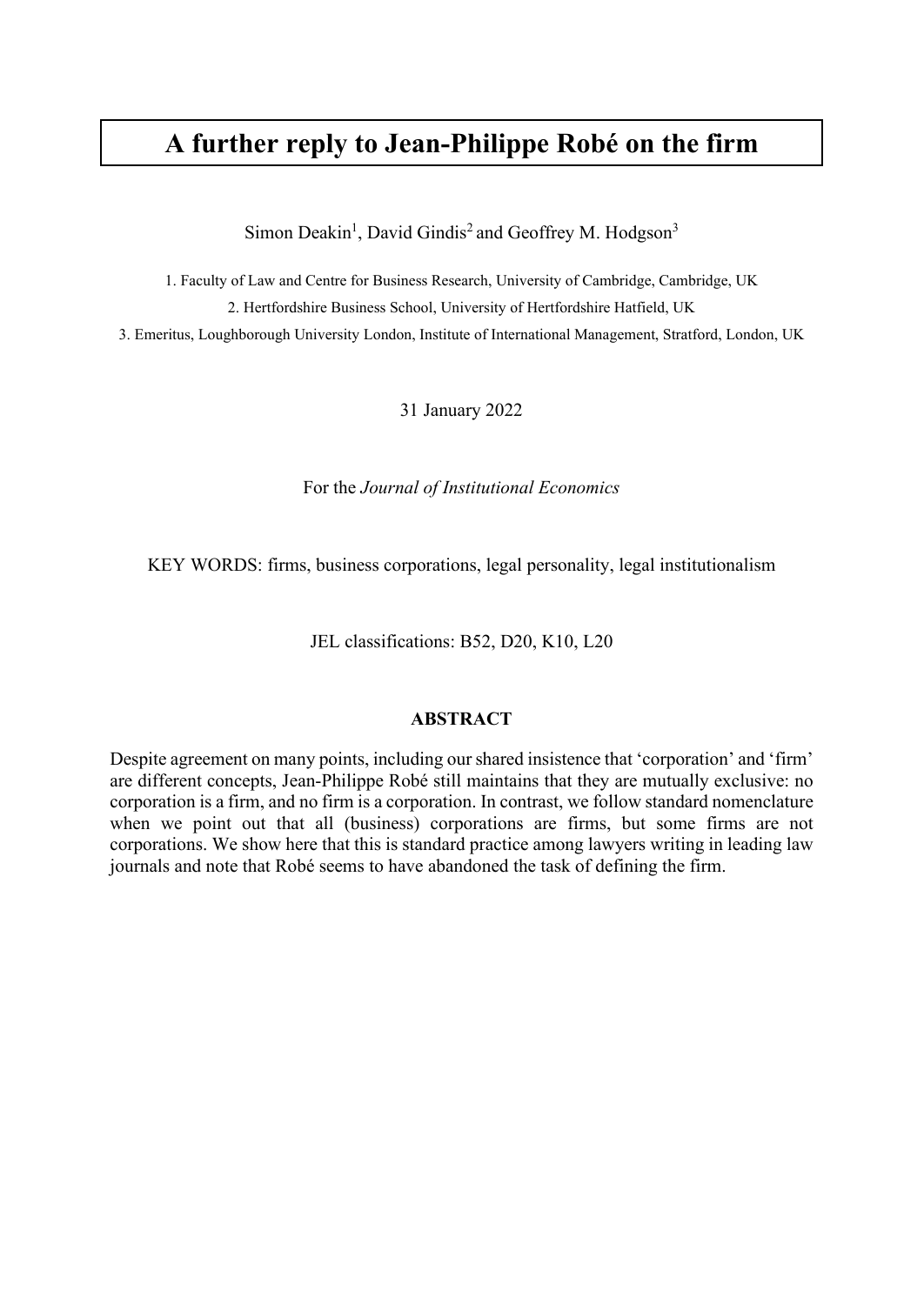#### **1. Introduction**

Our conversation with Jean-Philippe Robé has underlined several important points of agreement. Some of these are generously acknowledged by Robé himself. But differences remain (Deakin et al. 2017, 2021; Robé, 2020, 2021). We all agree that social scientists need to consider more broadly the constitutive role of law in modern socio-economic systems. We concur on the need to address the nature and power of the modern corporation and the actual and desirable roles of its stakeholders and shareholders. We agree that shareholders do not own corporations (Ciepley, 2020; Ireland, 1999), and are sympathetic to the normative implications Robé and others draw from this fact.

We also concur that the concepts of 'firm' and 'corporation' are neither synonymous nor interchangeable. But we do not share Robé's insistence on their mutual exclusivity: that no firm is a corporation, and no (business) corporation is a firm. Corporations are widely described as a specific type of (incorporated) firm, in economics, management, sociology, law journals and elsewhere. For most legal scholars in this area, but not for Robé, all corporations are firms, but not all firms are corporations.

### **2. Robé's departure from common usage among lawyers**

As long as we are careful about meanings, we see no reason to depart from this view. It is widespread not only in the social sciences but also found in law journals. A JSTOR search of its 139 designated law journals for articles (in English) including the terms 'corporation' and 'the firm' or 'firms' found 19,924 occurrences. Prominent among these were articles in the *California Law Review* (520 occurrences), *Columbia Law Review* (856 occurrences), *Harvard Law Review* (697 occurrences), *Michigan Law Review* (544 occurrences), *Stanford Law Review*  (424 occurrences), *University of Chicago Law Review* (484 occurrences), *University of Pennsylvania Law Review* (724 occurrences), *Virginia Law Review* (712 occurrences), and *Yale Law Review* (788 occurrences).[1](#page-1-0)

This gives us a large set of texts to scrutinise usages of the words 'firm' and 'corporation'. An attempt was made to find articles (among the 19,924) that followed Robé and regarded firms and corporations as mutually exclusive. Several search phrases were tried, including 'corporations are not firms', 'corporation is not a firm', 'firms are mutually exclusive' and 'corporations are mutually exclusive'. These searches found nothing. A search for 'firms are not legal\*' found one (1981) article, referring (accurately) to firms not strictly being legal persons in the USSR. We could find no article that adopted Robé's position that firms and corporations are mutually exclusive categories. There seems to be a widespread acceptance, among legal scholars as well as others, that the corporation is a type of firm. We are in accord with this widespread usage. Robé is not.

Casual sampling of these 19,924 texts confirms that many of them regard corporations as firms, without necessarily regarding them as synonyms. In addition, textual analyses were performed on the 54 most 'relevant' articles from the nine top-ranking university law reviews

<span id="page-1-0"></span><sup>&</sup>lt;sup>1</sup> The JSTOR search criterion was ((("the firm") OR (firms)) AND (corporation)) AND la:(eng OR en) AND disc:(law-discipline). The nine listed journals are all US-based. Google Scholar ranks all these 9 law journals among the top 16 globally [\(https://scholar.google.com/citations?view\\_op=top\\_venues&hl=en&vq=soc\\_law\)](https://scholar.google.com/citations?view_op=top_venues&hl=en&vq=soc_law). The 9 are all in the top 19 in the Washington and Lee School of Law 2020 global rankings [\(https://managementtools4.wlu.edu/LawJournals/\)](https://managementtools4.wlu.edu/LawJournals/). Search completed and rankings retrieved 23 January 2022.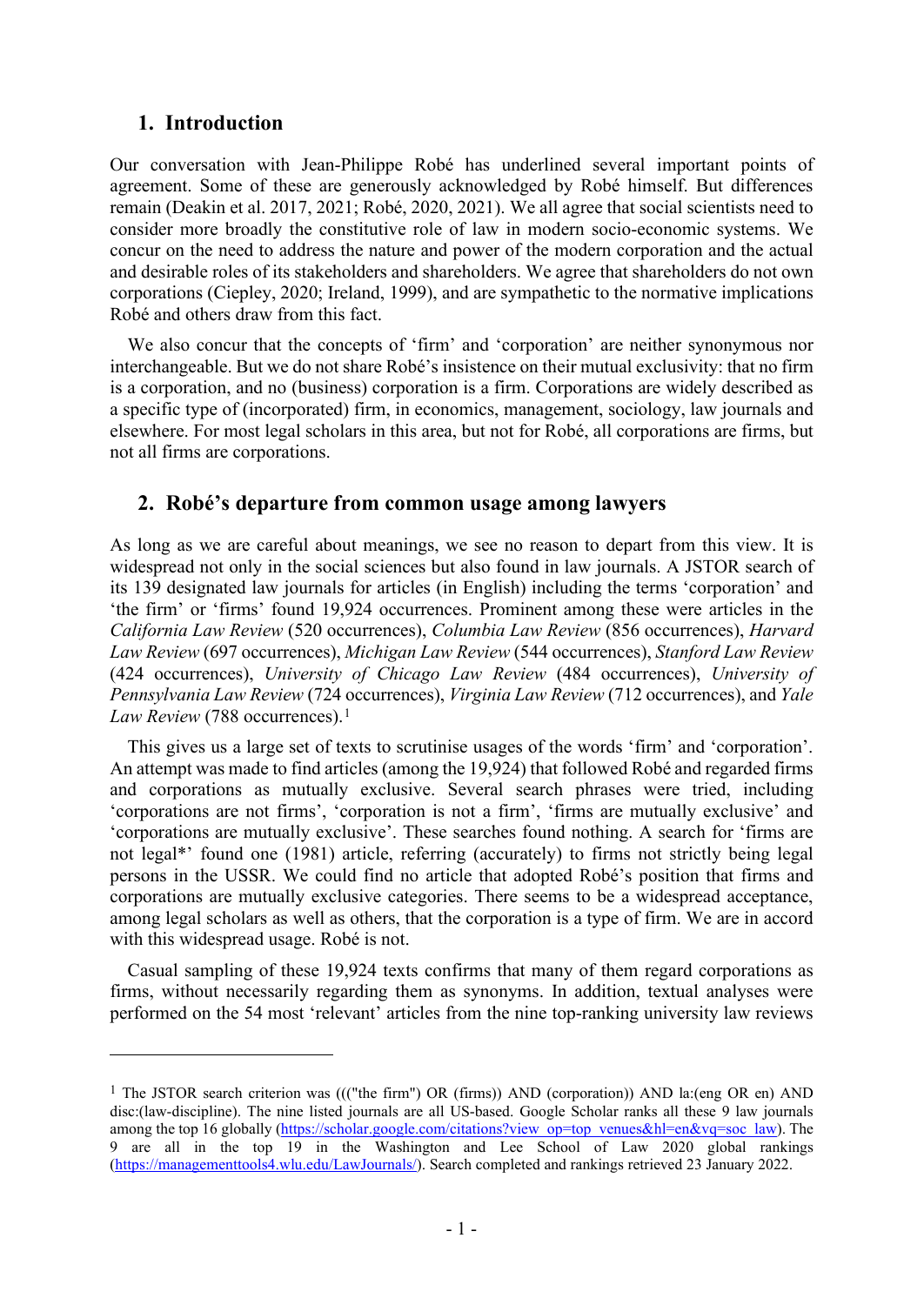listed above.[2](#page-2-0) None of the 54 articles upholds that firms and corporations are mutually exclusive categories. Three articles were then disregarded because they focus on law firms, and in this context 'firm' has a special meaning. Out of the remainder, 49 clearly regarded corporations as a type of firm, while two provided insufficient evidence on that point. The evidence in the 49 cases consistsin descriptions of de facto corporations as firms, or statements where corporations are more generally described as firms.

Given that legal scholarship overwhelmingly regards corporations as a type of firm, we feel rather privileged to be selected by Robé (2020) as the only authors named to have made this alleged mistake. We do not deserve this accolade, as we are following the majority.

Robé disagrees with our definition of a firm as 'individuals or organizations with the legally recognized capacity to produce goods or services for sale' (Deakin et al., 2021: 869). Robé (2021: 1-2) protested that 'this definition gives the impression that firms are legal persons … Firms are not creatures of the law. ... In all legal systems, having a "legally recognized capacity to produce goods or services for sale" implies, at least, having legal personality.' For Robé, the law does not perceive the firm as such and only sees individual legal persons or incorporated legal persons.

But we repeatedly made it clear that some firms are not incorporated as legal persons. We wrote of legal recognition of relevant *capacities* of all firms, not of its legal incorporation or registration. The law recognizes a riot, but that does not mean that it makes a riot a legal person. Firms operate in a legal system. Operating in a legal system is not the same as having a singular legal personality. Having a 'legally recognized capacity' is not the same as being a legally incorporated person.

### **3. Adopting prevalent usages of words does not mean replicating common misunderstandings**

After pressure from us to distinguish taxonomic definitions from descriptions, Robé now seems to have abandoned the task of defining the firm. Hence Robé (2021: 5-7) changed his former definition of the firm (an 'organized economic activity') to 'my description of what a firm is'. In short, Robé (2021) now refrains from definitions and has switched to descriptions.

The task of definition is difficult. But it is vital to distinguish the kind of phenomenon that we are talking about from other phenomena (Robinson, 1950). Definitions may involve descriptive elements, but they must serve as parsimonious devices for taxonomic demarcation (Hodgson, 2019). We may *describe* a mammal as having four limbs, or a firm as consisting of people who get together to produce something. But neither description is adequate as a taxonomic definition. Reptiles also have four limbs, but they are not mammals. Two people sharing tasks in a vegetable garden often do not qualify as a firm.

As well as its parsimonious but effective criteria, a taxonomic definition requires a label to communicate what we are defining. We pointed to an 'advisory rather than compulsory' rule in the construction of taxonomic definitions that they should 'where possible be close everyday meanings' of the descriptive terms (Deakin et al. 2021: 863). We noted that several major

<span id="page-2-0"></span><sup>&</sup>lt;sup>2</sup> The JSTOR search criterion was the same as in the preceding footnote, except among the nine leading (USbased) university law reviews only. The JSTOR relevance criteria are noted here: https://guides.jstor.org/howtosearch/results (retrieved 23 January 2022). The criteria include the number of appearances of the search terms, with more recent articles given a 'slight boost'. The earliest article in the 54 was from 2003.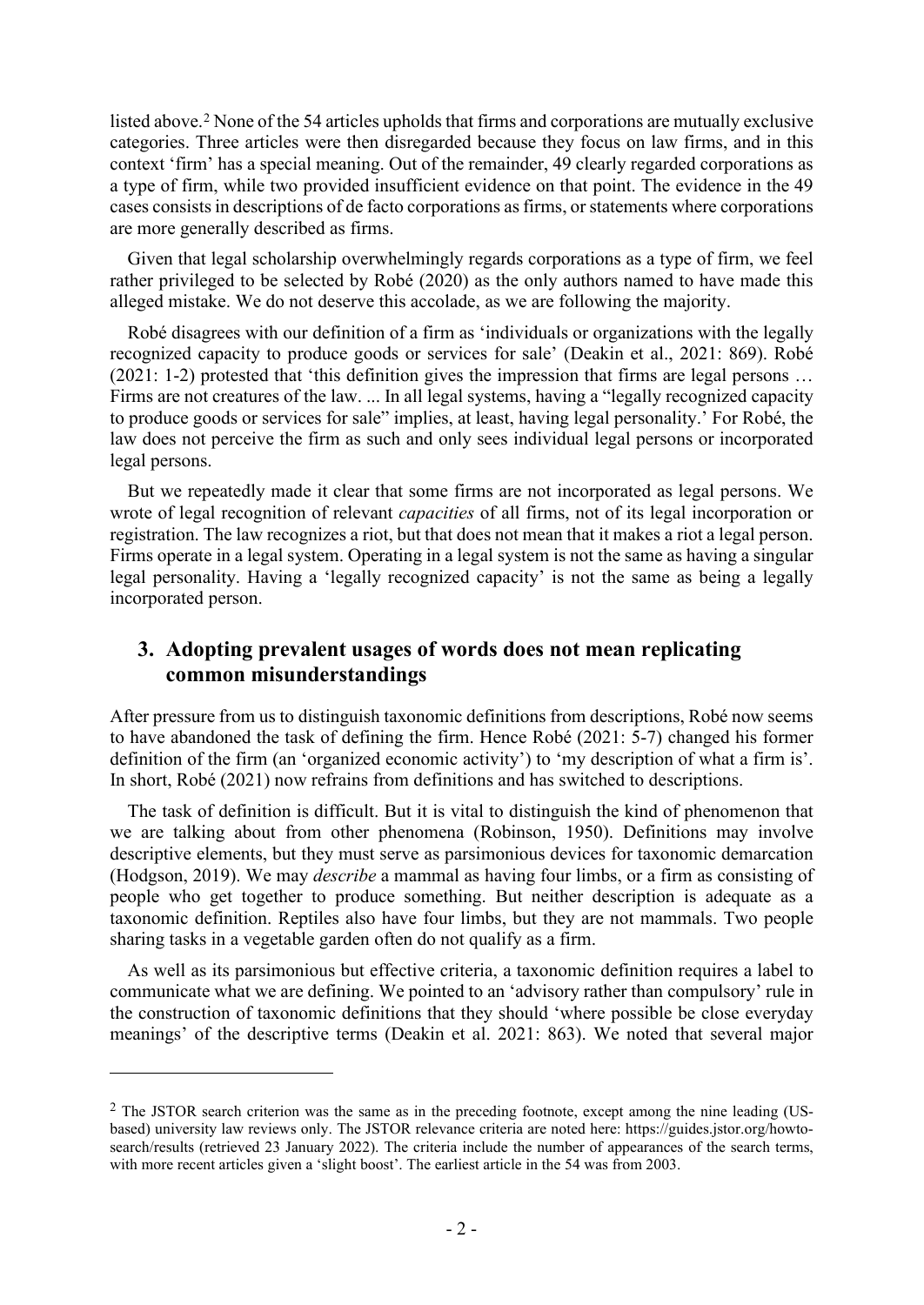thinkers took the same view: including Aristotle, Malthus, Marshall and Menger. For example, Marshall (1920: 43) p. 43) argued that definitions should 'conform ... to the familiar terms of everyday life, and so far as possible [economists] must use them as they are commonly used.' Menger (1888: 2) wrote similarly that 'a mistake that cannot be disapproved of enough when a science … denotes completely new concepts by words that, in common parlance, already describe a fundamentally different category of phenomena' (translation from Braun, 2015).

We turned to dictionary definitions and other sources to note the everyday meaning for the noun 'firm'. We agree with Robé (2021: 7) that 'there is great confusion in the use of the words "company", "business", "firm", "corporation", "enterprise", and so on.' But our search of dictionaries and other relevant sources established – contra Robé – that standard usage considers a corporation as a type of firm (Deakin et al. 2021: 863-5). This itself does not imply confusion. It does not imply that all firms are seen as incorporated. It simply means that a broad definition of 'firm' prevails, where corporations are regarded as a type of firm.

Robé rejects all this. Once again, he goes it alone. His 'description' of 'firm' is the right one; the majority usage is wrong. But his arguments for neglecting common usage in definitions are slapdash. Robé (2021: 8-9) goes off at a tangent to argue that 'day-to-day language can be an impediment to scientific understanding'. Of course it can. Robé confuses *understandings* with *definitions* of phenomena. The specific advice of Aristotle, Malthus, Marshall, Menger, Robinson and others does not concern analysis or deeper understanding. It refers to the use of terms to define or classify phenomena that require analysis. None of these authors argued in favour of commonplace *understandings*.

Contrary to Robé (2021: 8), we do not say that '"everyday meaning" must prevail', even with definitions. There are many cases where 'everyday meanings' are unhelpful, even for definitions. But, with the firm, there seems to be broad agreement (including among legal scholars) that corporations are a type of firm. That evidence of informed usage is important. It should guide our definition of the firm.

We fully agree that common beliefs are often highly misleading, especially when trying to *understand* the nature of the phenomenon in question. In medieval times, people believed that the Earth is flat and fixed at the centre of the universe. When this was challenged, words were needed to refer to the phenomena in question. People initially understood 'Earth' as the ground beneath our feet. So when discussing the nature and shape of that mass, it was (and still is) useful to use the term 'Earth' to signify the referent. Although its meaning changed, this commonplace term was still used to refer to the mass upon which we live. But that did not require that everyone had to continue to believe that the Earth was flat. By its nature, science often overturns common understandings. But scientists must have some shared interpretations of what words mean to communicate, investigate and do their job.

### **4. Conclusion**

We agree with Robé on many things. But we do not think that his insistence that corporations are not firms, or his claim that the law does not recognize the firm, are tenable. We have provided evidence that his view is exceptional among legal scholars. Robé has several important and valuable points to make, but by insisting on the mutual exclusiveness of firms and corporations and confining the phenomenon of the firm to the non-legal domain, he makes his task of persuading others of their value more difficult. Going it alone in the usage of key terms can seriously inhibit one's influence on others.